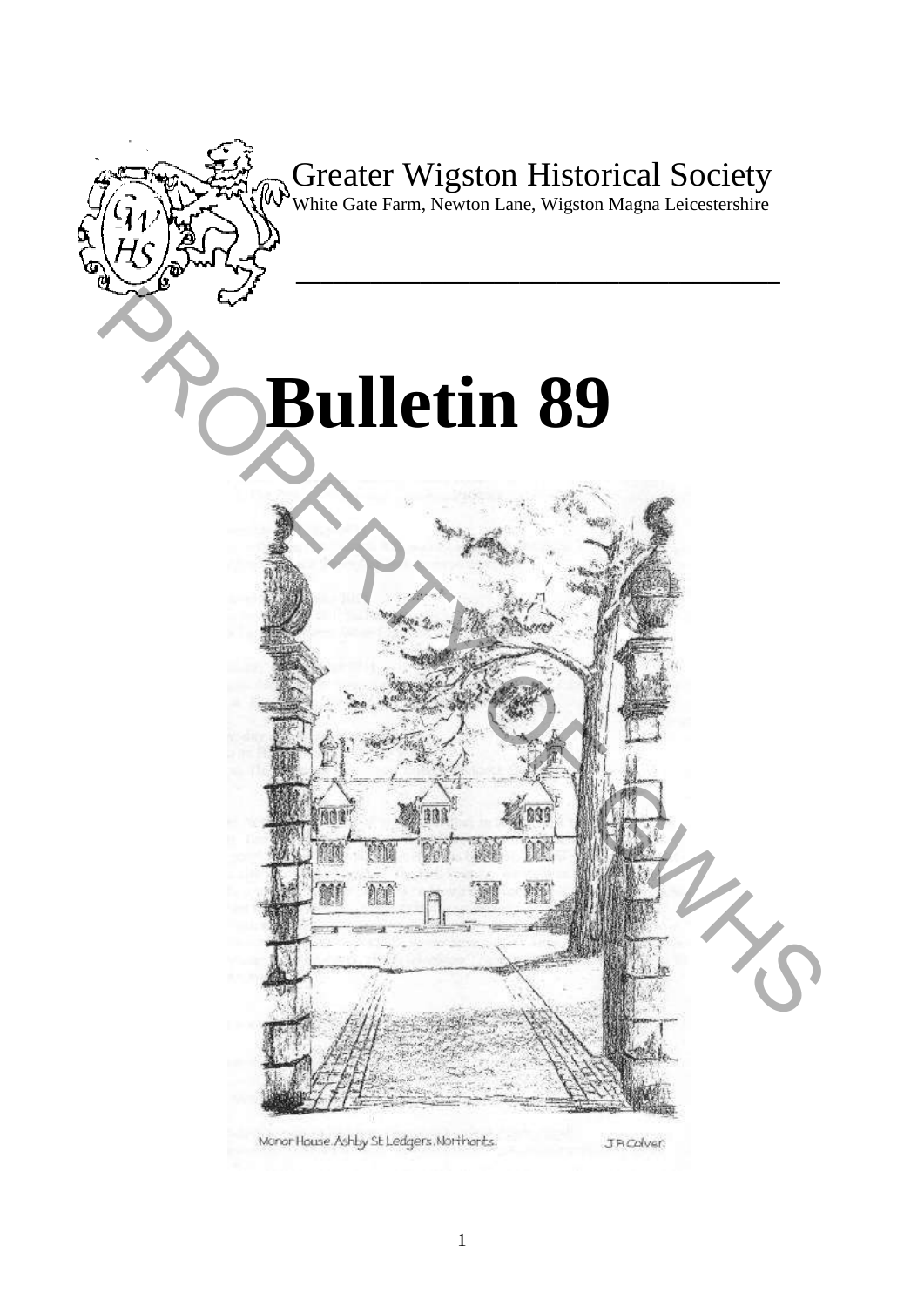## **PROGRAMME OF MEETINGS – MARCH TO SEPTEMBER 2011**

# **Wednesday 16th March 2011**

Newsreels from the 1940s & 1950s – Mike Forryan & Tony Lawrance 7.30p.m. The Dining Room, Age Concern, Paddock Street.

# **Wednesday 20th April 2011**

Canals, their Traditions & Painting – Mary Matts 7.30p.m. The Dining Room, Age Concern, Paddock Street.

# **\*Wednesday 18th May 2011**

Guided walk around Kibworth followed by supper at The Rose & Crown Meet 7p.m. Paddock Street Car Park to share transport.

# **\*Wednesday 15th June 2011**

Visit to John Taylor Bell Foundry, Loughborough Meet 6.30p.m. Paddock Street Car Park to share transport.

# **Wednesday 17th August 2011**

Topographical Studies: Leicester & County via paintings of John Flower – Neil Finn 7.30p.m. The Dining Room, Age Concern, Paddock Street.

## **Wednesday 21st September 2011**

Goings on Below Stairs – Wendy Freer 7.30p.m. The Dining Room, Age Concern, Paddock Street.

**\*Please Note –** members need to book and pay in advance for the May and June outings. There will be a list and money collected at the March and April meetings (most people have already done this for June but there are still places available if anyone else would like to go). At the Bell Foundry we shall be going into the workshop and there is a strict safety code, we have been asked to make sure members are aware that they cannot be admitted if wearing sandals or open toe shoes. Directions, suggestions on parking and where we are to meet, will be available at Paddock Street on each evening. If drivers have already arranged their passengers and are planning to travel direct, please telephone Tricia (2880156) the week before for this information. Canals, their Traditions & Painting – Mary Matts<br>
7.30p.m. The Dining Room, Age Concern, Paddock Street.<br> **Wednesday 18<sup>th</sup> May 2011**<br>
Guidel walk around Kibworth followed by supper at The Rose & Crown<br>
Meet To the Paddoc

\* \* \* \* \* \* \* \* \* \* \* \* \* \* \* \* \* \* \* \* \* \* \* \* \* \* \* \* \* \* \* \* \* \* \* \* \* \* \* \* \* \* \* \* \* \*

The Bulletin is published three times a year on  $1<sup>st</sup>$  March, July and November. Articles etc.(which are always welcome) should be submitted to the Editor, Tricia Berry, three clear weeks before publication date please.

The Society"s website is: **[www.wigstonhistoricalsociety.co.uk](http://www.wigstonhistoricalsociety.co.uk/)** Chairman Mike Forryan"s e-mail is: chairman@wigstonhistoricalsociety.co.uk

#### **THE FRONT COVER**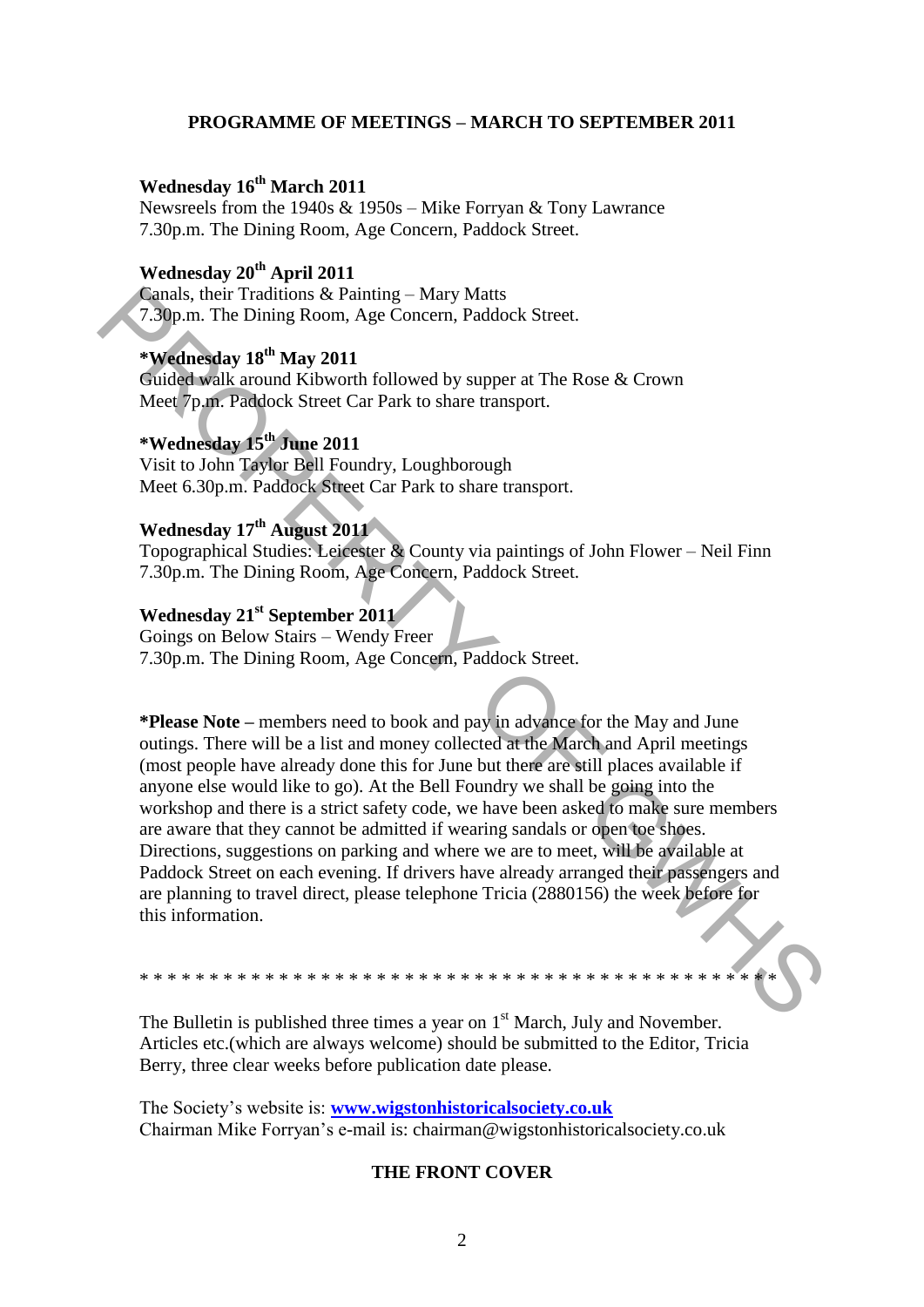Jim Colver"s drawing this time shows the impressive Tudor Manor House at Ashby St. Ledgers, Northamptonshire.

The manor was gifted to Hugh de Grandmesnil by William the Conqueror, and had various occupants until 1375 when it passed to the Catesby family who remained the owners for 250 years. William Catesby was an influential councillor of Richard III and after Richard"s defeat at the Battle of Bosworth in 1485 William was beheaded and the manor confiscated. It was later returned to his son John. The Catesby"s were Roman Catholics and managed to retain the property in spite of massive debts caused by recusancy fines and years of imprisonment.

Robert Catesby (1573-1605) was one of the leading figures in 1605 Gun Powder Plot. He and fellow conspirators are reputed to have met here in a room above the Gatehouse which was not visible from the main house but had a clear view of the surrounding area. They also amassed arms, munitions and gunpowder at the property. Following the failure of the plot the property passed to Sir William Irving, and then to several other owners including Lord Wimborne. **and** the unnor contiseded. It was later returned to his son John. The Catesby's were<br>Roman Carbies and managed to retuin the property in spite of massive debts caused<br>**By-consary** (First and gears of imprisomment.<br>**Hence** 

The manor estate which includes an organic farm was bought in 2005 by the Crown. The house is believed to be still in the ownership of Lord Wimborne's descendants.

\* \* \* \* \* \* \* \* \* \* \* \* \* \* \* \* \* \* \* \* \* \* \* \* \* \* \* \* \* \* \* \* \* \* \* \* \* \* \* \* \* \* \* \* \* \*

#### **NOVEMBER MEETING**

In November the Society welcomed Russell Hobbs of Radio Leicester, who gave us a fascinating insight into the history of the station.

Up to 1966 the BBC held a monopoly on broadcasting, but various off-shore pirate stations offering mainly pop music had begun to operate about this time. Most of us will remember Radio Caroline. The obvious demand led to Radios 1, 2, 3 and 4 being introduced by Harold Wilson"s government.

The BBC also opened eight local radio stations as an experiment to test the demand. Radio Leicester was the first of these; it was launched at Epic House, Lee Circle on 8<sup>th</sup> November 1967 and Roger Matthews was the presenter that very first week. It was opened by the Rt. Hon. Edward Short, Postmaster General.

We were shown some pictures of the early days in Epic House which showed how equipment has changed over time. Early panic stories included presenters forgetting to read the news and people getting stuck between floors having forgotten the combination door code and being unable to attract attention. The biggest news story was the Kegworth Air crash. Memorable moments for Russell were meeting Margaret Thatcher in 1983 when she opened new science laboratories at the Grammar School, interviewing boxer Tony Sibson on his wedding day, and interviews with Sebastian Coe and Gary Lineker. Notable presenters include Tony Wadsworth and John Florance.

In 1981 new equipment was installed. In the same year commercial radio was first introduced and Centre Radio opened at Granville House, Granville Road. This however never became profitable and closed after three years.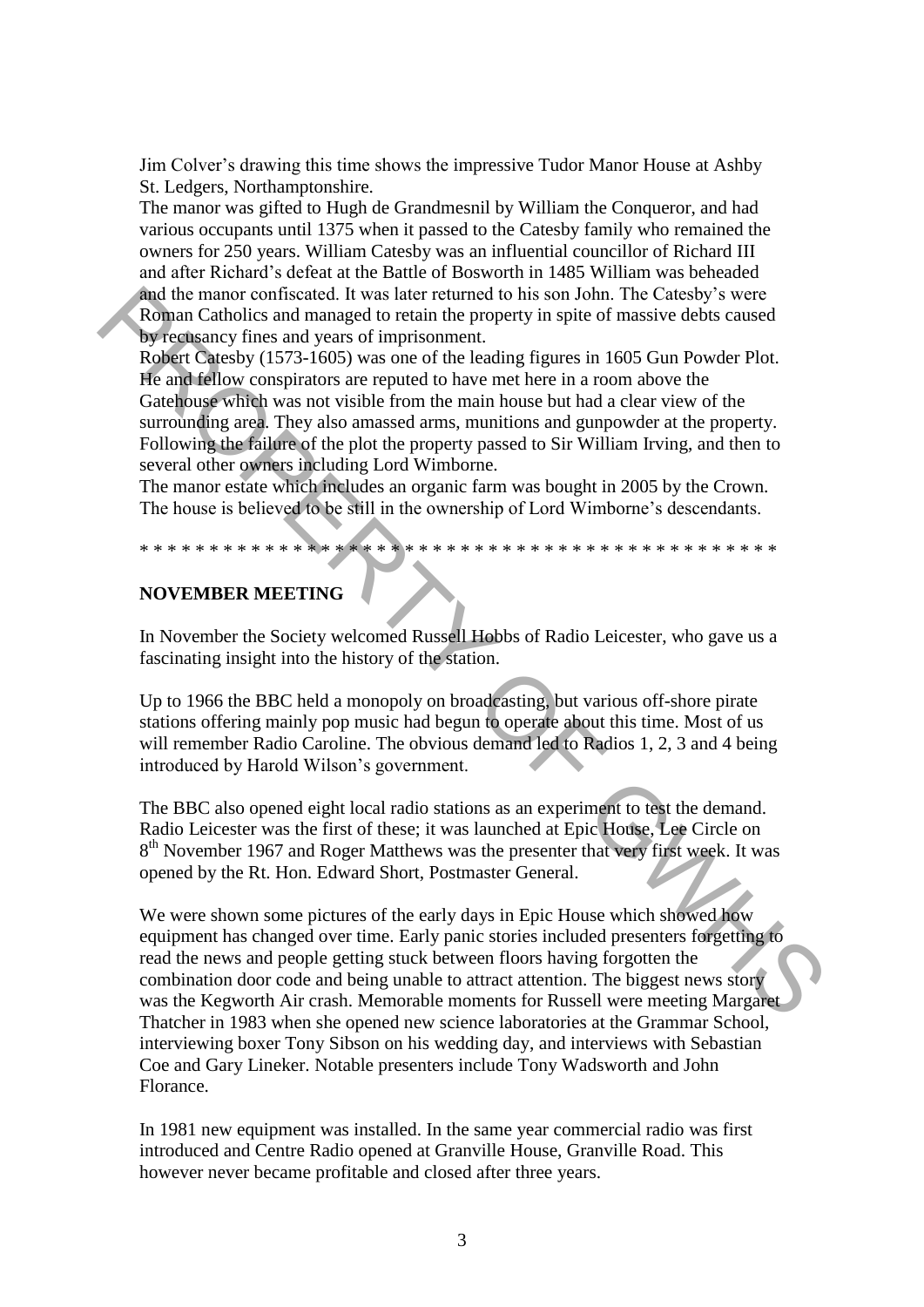By 2005 Epic House was deteriorating badly and Radio Leicester moved to their present venue at 9, St. Nicholas Place, near the cathedral.

This talk, on a more modern topic, was a change for our Society and was very well received. After some questions and discussion the Chairman, Mike Forryan, thanked Russell for a most interesting talk.

# **DECEMBER MEETING**

This year the Christmas Meeting again took the form of a social event. 30+ members and a welcome group of young visitors settled down to enjoy the selection of wine, sherry and soft drinks, together with crisps and nibbles, brought by Mike and Linda Forryan and delicious mincepies made by Pam Woolley.

We settled in groups of four to work our way through Mike's Picture Quiz, trying to identify people and places. Some of the latter were modern images showing a section of a building, an unusual angle or were deliberately distorted. When the answers were revealed Colin Towell"s team were declared the winners.

We then took a look at a selection of the latest images of Wigston and District which Mike has acquired for the Society website.

To close the evening the Chairman, Mike Forryan, wished everyone a very Happy Christmas and also announced that the Society was to move to a new meeting venue at The Dining Room, Age Concern, Paddock Street, Wigston with effect from the February meeting.

#### **JANUARY MEETING**

Most people in Leicestershire who are interested in the past have probably heard about the Green Bicycle Murder Mystery, but maybe don"t know too much about it. Our speaker this month, Gerry Broughton, said he would give us the facts as they were known at the time of the trial so we could make up our own minds as to the guilt or otherwise of the suspect, Ronald Light. He would then give us information discovered subsequently to see if we had changed our minds. **DECEMBER MEETING**<br>
This year the Christmas Metering again took the form of a social event. 30- members<br>
and a welcome group of young visitors settled down to enjoy the selection of wine,<br>
sherry and soft drinks, together

The victim was Annie Bella Wright, a 21 year old single girl who lived with her parents and brothers at Stoughton. She owned a bicycle which she used to travel to her work at a rubber factory at St. Mary"s Mills, Leicester. On the afternoon of Saturday 5<sup>th</sup> July 1919 she set out on her bicycle to post some letters and then go for a cycle ride. She did not come home and was reported missing by her family. Her body and bicycle were discovered by a farmer on Burton Overy Lane, Little Stretton that evening. She had been shot, and an empty cartridge was found nearby.

A number of witnesses reported seeing Bella that afternoon speaking to a man with a green bicycle. One witness with a particular knowledge of bicycles stated it was an unusual machine with a pedal operated rear brake. Local police, assisted by Metropolitan officers struggled with the case until February when part of a green bicycle with the same type of rear brake and with its serial number filed off was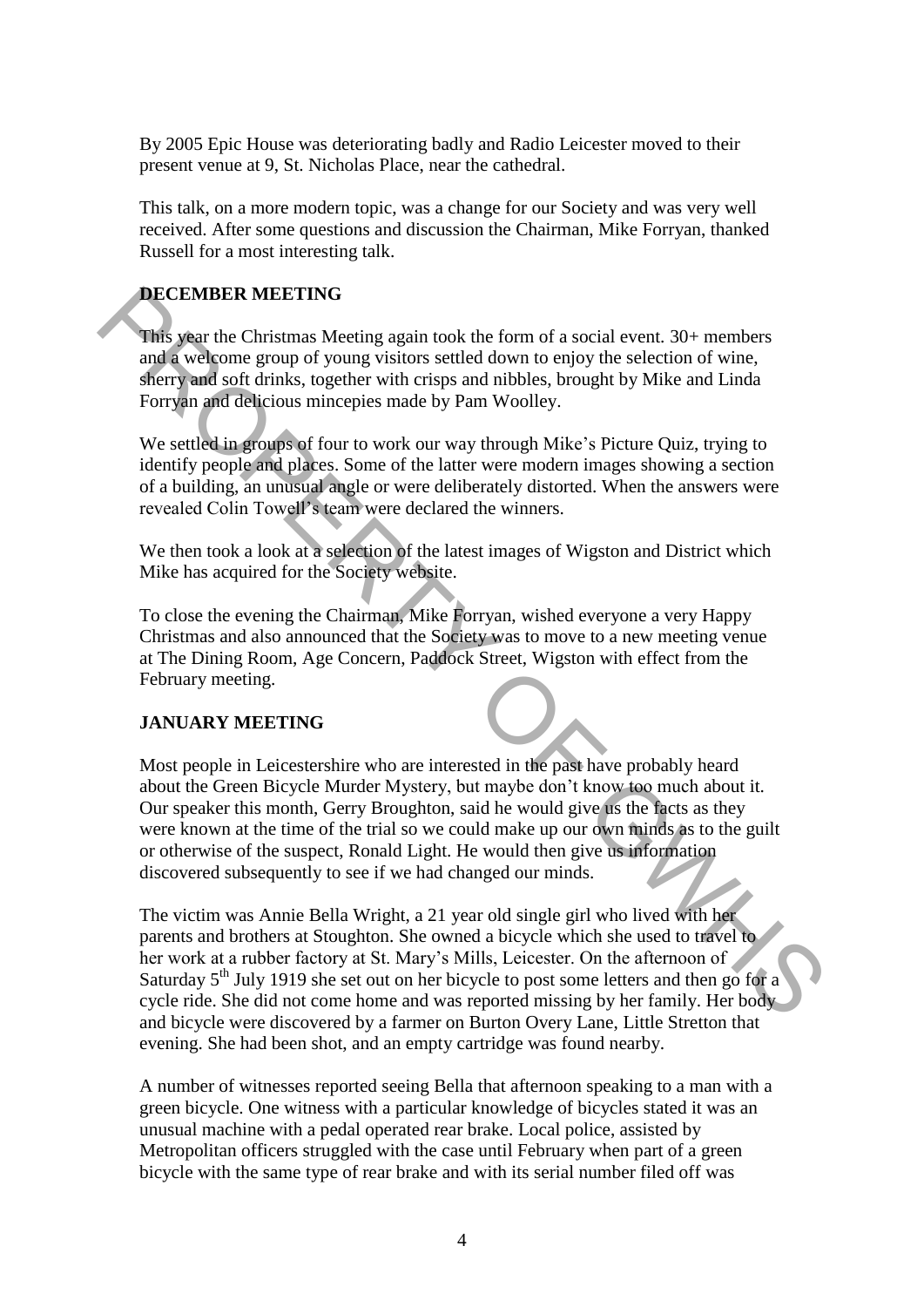found, together with some bullets, in the canal at Leicester. Ownership was traced to Ronald Light who lived with his parents in Granville Road facing Victoria Park. He was arrested and charged with murder.

At his trial Light"s defense lawyer Marshall Hall used questionable tactics to flummox the prosecution lawyer and witnesses and managed to secure a not guilty verdict. No one else was ever prosecuted for the murder.

Subsequently it was discovered that Ronald Light had been expelled from his public school, dismissed from the railway and kicked out of the army for assaulting someone in France. He was a forger and had assaulted and injured a girl. His father also mysteriously died when he "fell" from an upstairs window of his house. Was this later tragedy an accident, was he murdered, or did he jump because he could not live with what he suspected his son had done? Ronald Light lived to the age of 90 and died on the Isle of Sheppey. Guilty or not Guilty??

After some questions and discussion the chairman, Mike Forryan, thanked Gerry very much for an extremely fascinating account of a very local piece of history.

# **FEBRUARY MEETING**

This meeting, the AGM, was the first to be held at our new venue in the Dining Room at Age Concern, Paddock Street, Wigston. A record number of 57 people attended and the Agenda was as follows:

**1) Apologies for absence** – None.

**2) Minutes of February 2010 AGM** – were read by the Vice Chairman Tony Lawrance. After a sentence in Any Other Business had been amended from "The Record Office had a magic lantern show which was available for hire" to "The Record Office had a magic lantern which was available to borrow twice per year" these were signed as correct by the Chairman.

**3) Matters Arising** – None.

**4) Chairman's Report** - Mike Forryan welcomed everyone and reported another successful year with all meetings well attended and enjoyed by all. We had excellent speakers on a wide variety of topics and enjoyable trips to the Knights' Templar Chapel with a meal at Rothley Court Hotel, and a guided walk around Gumley. The Christmas Quiz and pictures of Bull Head Street past and present also proved popular with 33 in attendance. Promotion of the Society continues with our activities featured on the council notice boards, shared notice board at the library (currently showing a selection of pictures of old Bell Street), trade magazines, the press and a recent leaflet drop. Members were asked for any other suggestions and to encourage their friends to join us. The bus trip, with commentary by Duncan Lucas raised £404. 00 for the purchase of a digital recorder. This large sum was achieved because the coach hire and raffle prize was paid for by a very generous member who wishes to remain anonymous. The website continues to grow with more data uploaded as time allows. This has attracted contacts from America and Australia as well as the UK with queries mainly about family history. It has also led to a few new (postal) members. He Subsequently it was discovered that Ronald Light had been expelled from his public<br>scheed, dismissed from the railway and kicked out of the army for assaulting someon<br>in France. He was a forger and had assaulted and nijur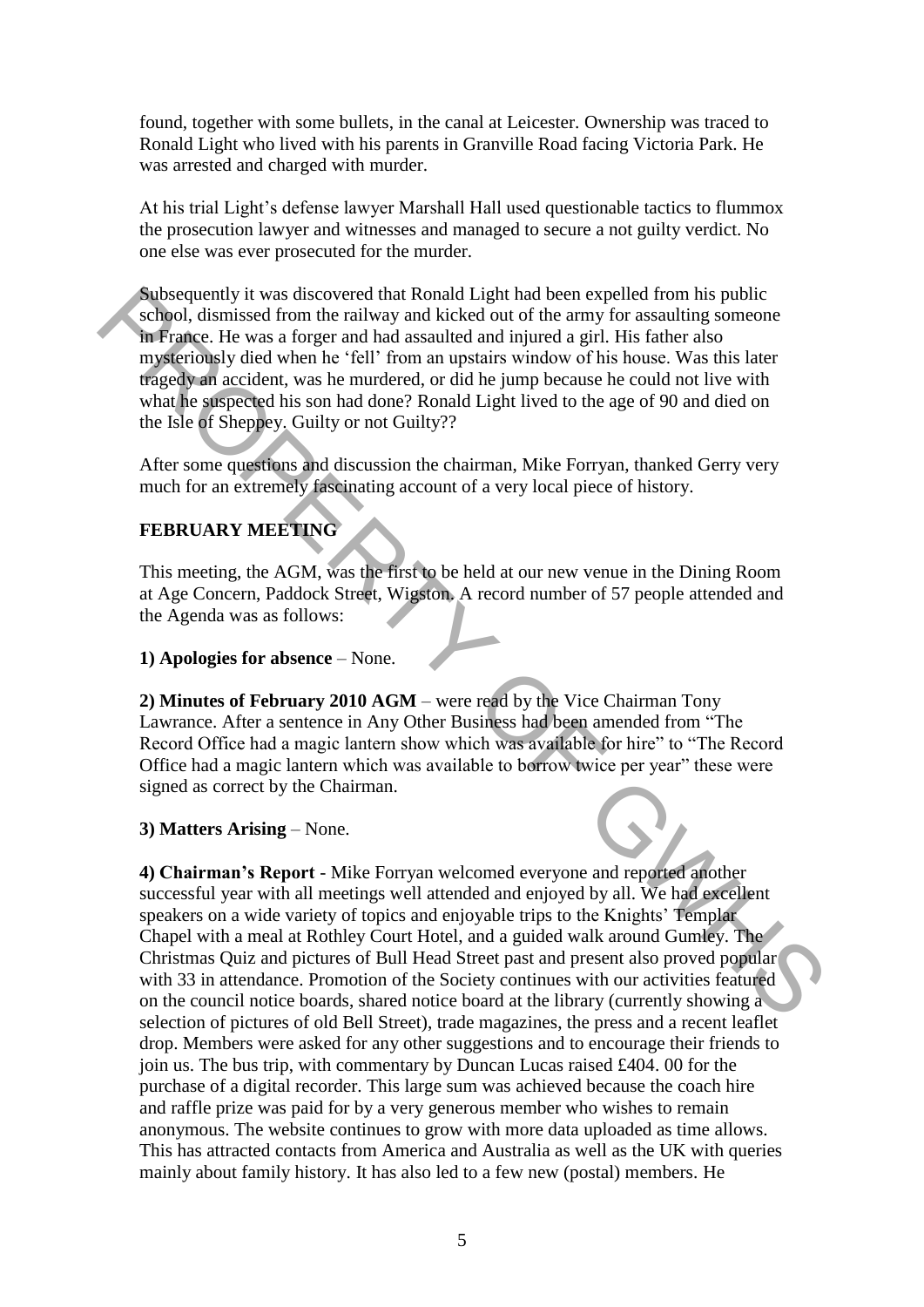thanked the Committee for their support and hard work and especially the officers Tricia Berry, Linda Forryan and Colin Towell and appealed earnestly for other members to join the committee with a view to helping with some of the tasks involved. He also put on record our thanks to the Elders of the United Reformed Church for our past use of the Boys" Brigade Rooms.

**5) Treasurer's Report** – Colin Towell handed out copies and explained the Income & Expenditure Account for the year to 31/12/2010. After removing items relating to 2011 this showed a profit of £522. 70, though £404. 00 of this was quite separate, and is reserved for the digital recorder. The true profit to compare with other years was £118. 70. There were no queries. He thanked the auditor, Gary Davies, and confirmed that he was willing to continue for the coming year.

**6) Membership Secretary's Report** – Mike Forryan read Linda"s prepared report. She wrote that three members had resigned during the year and sadly two had died, while eight new members had joined. This resulted in the total being 83 at the start of the year rising to 86 at the end. The latter figure included a new category of suspended membership which caused a bit of a laugh! It has been created to cater for seven people who have not paid their 2010 subscription for any of several reasons, but have not resigned either. It is to enable them to return if their circumstances change, but their names will be removed if they do not renew during 2011. During the year we welcomed 35 visitors to meetings some of whom have now become members.

**7) Election of Offi**cers – As no nominations had been received it was proposed by Marion Daetwyler and seconded by John Standley that the present officers should all be re-elected. Namely: **Chairman:** Mike Forryan, **Vice Chairman:** Tony Lawrance, **Secretary/Bulletin Editor:** Tricia Berry, **Treasurer:** Colin Towell, **Membership Secretary:** Linda Forryan, **Auditor:** Gary Davies.

**Committee Members:** Edna Taylor, Sue Woolley and Ruth Granger.

**8) Any Other Business** – Marion Daetwyler proposed a vote of thanks to Mike Forryan for his hard work during the year, which was enthusiastically endorsed. It was agreed that a donation of £150. 00 be made to the O  $&$  WBP Trust (FWK Museum) this year. The committee had implemented a provision agreed at the last AGM to raise subscriptions by £1. 00 if it was thought necessary. Subscriptions are therefore now £11. 00 full and £8. 00 concessionary. The Chairman asked members who used e-mail if they would supply their addresses to enable more speedy communication. The proposed visit to Kibworth in May has now been confirmed, the cost will be £12 each to include supper at the Coach & Horses. Duncan Lucas has produced a new booklet *The History of South Wigston* by Frank Noble, in which the author recounts his youth in the area with descriptions of people, buildings and businesses he knew. A part of this was originally issued as Transaction 63. The Framework Knitters Museum appealed for any volunteers to act as guides at the museum. Mike said he was currently looking into suitable audio equipment for the Society to purchase and that a future meeting could be set aside to demonstration its use and the digital archives on the website. It was confirmed we would link up with the East Midlands Aural History Archive for the recording work. 2011 this showed a proof of ES222. 70, though £440. 00 of this was quie separate, and this was confirmed that was moreover to the digital recorder. The true profit to compare with other years was EH'S, 20. There were no q

Members were reminded that subscriptions were now due and should be paid that evening if possible.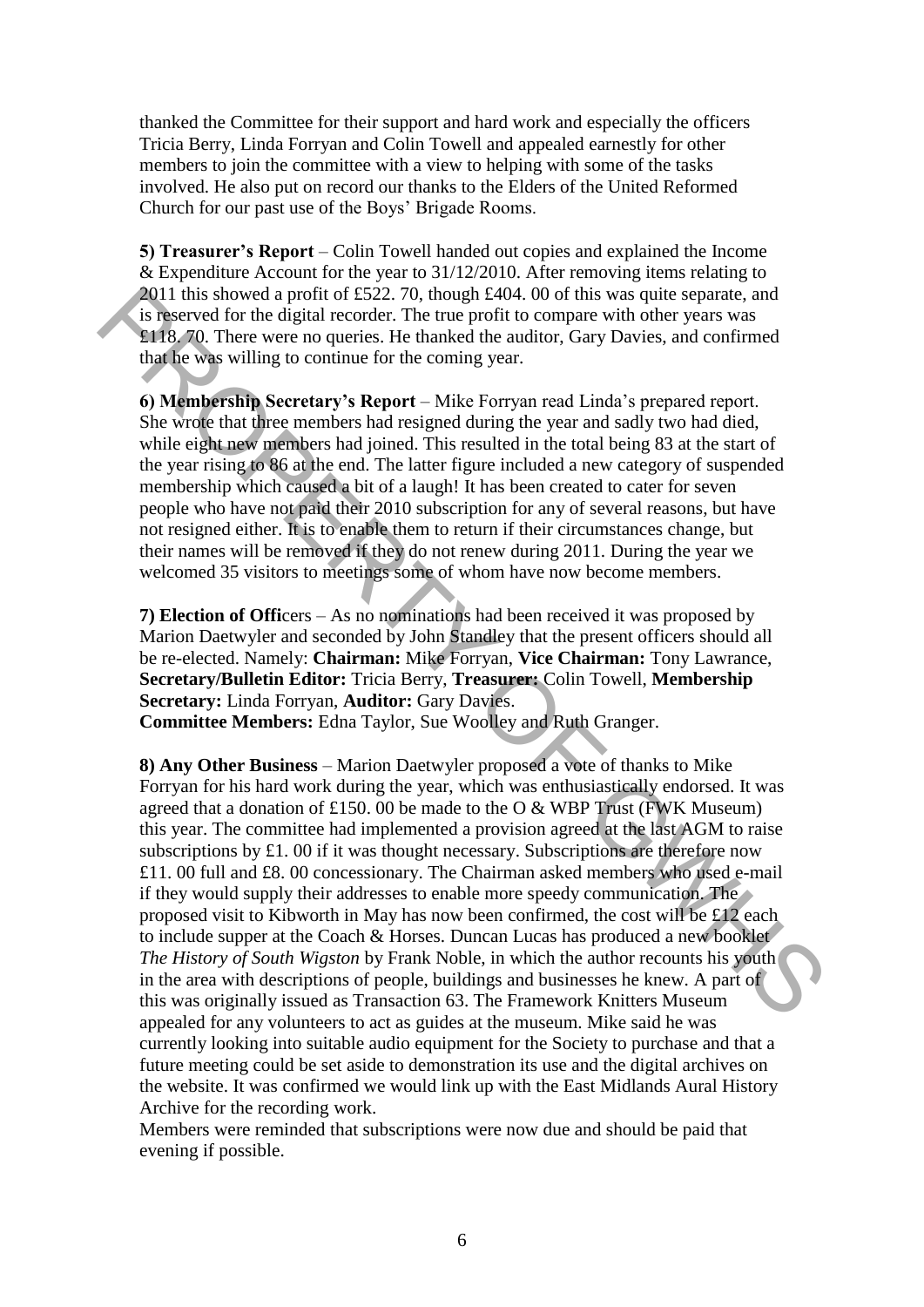There followed accounts my members of their early working lives – as follows:-

# **Morgan Squires Upholstery & Curtain making Workshop by Tony Atkins**

Tony started work as an upholstery apprentice at Morgan Squires in 1950 aged 14. The workshop was a four storey building at the bottom of The Newarke quite separate from the shop premises. The ground floor was for delivery, the first floor was the upholstery work rooms, the second floor was for polishing and finishing and the top floor for materials and curtain making. There were usually four or five men and two apprentices employed at any one time.

Tony cycled into work from Saffron Lane and early tasks included going out on a shop bicycle to collect various items for the workroom and also errands for the men, such as buying cigarettes, food and even placing bets on horses! He first learned how to take off the old upholstery and prepare the bare frames, then progressed to applying the webbing, before being allowed to do the actual covering. One half day a week he attended the Technical School, but on occasions sneaked off to the pictures instead!! He learned much more at work being guided by the other upholsterers. He left before the apprenticeship was finished to join the building trade and then became a footballer. From materials and curtain making. There were usually four or five men and two<br>
apprentices employed at any one time.<br>
Topy cycled into work from Saffron Lane and early tasks included going out on a<br>
shop histole to collec

He did however enjoy the work and now does it as a retirement hobby. He brought along an interesting selection of specialist tools used in the trade.

**- - - - - - -** 

#### **Imperial Typewriters by Mike Forryan**

Our Chairman left school in 1964 and obtained a job in the advertising department at Imperial Typewriters in East Park Road. The Company had been founded in 1902 by Hidalgo Moya and J.G. Chattaway as Moya Typewriter Co. Hidalgo was a very talented Spanish/American engineer living in England. After first building the Moya typewriter he then set up the Imperial Typewriter Company in 1908 to launch a new machine with a curved keyboard and down strike keys. A huge breakthrough followed in 1915 with a more versatile version where the entire keyboard and typeface could be easily removed, to then be replaced with one which typed a foreign language, technical terms and characters or even music.

In 1953 the company was made public. By 1961 they employed 2,500 people and made electric, standard and portable typewriters, office machinery for invoicing, cheque-writing and other special purposes. In 1966 they were acquired by the American firm Litton Industries. By the 1970s the introduction by rival companies of the electric "golf ball" typewriter, followed by word processors and then computers, caused the company to cease production of typewriters in 1974, to be followed by final closure in the late 1970s.

Mike arrived when the company was at its peak. He lived off Hinckley Road and caught a bus into town and then another out to the factory. There were six people in the advertising department, he worked as a clerk keeping the ledgers for all expenses, working to a budget of £90,000. After a shaky start his much respected boss Mr.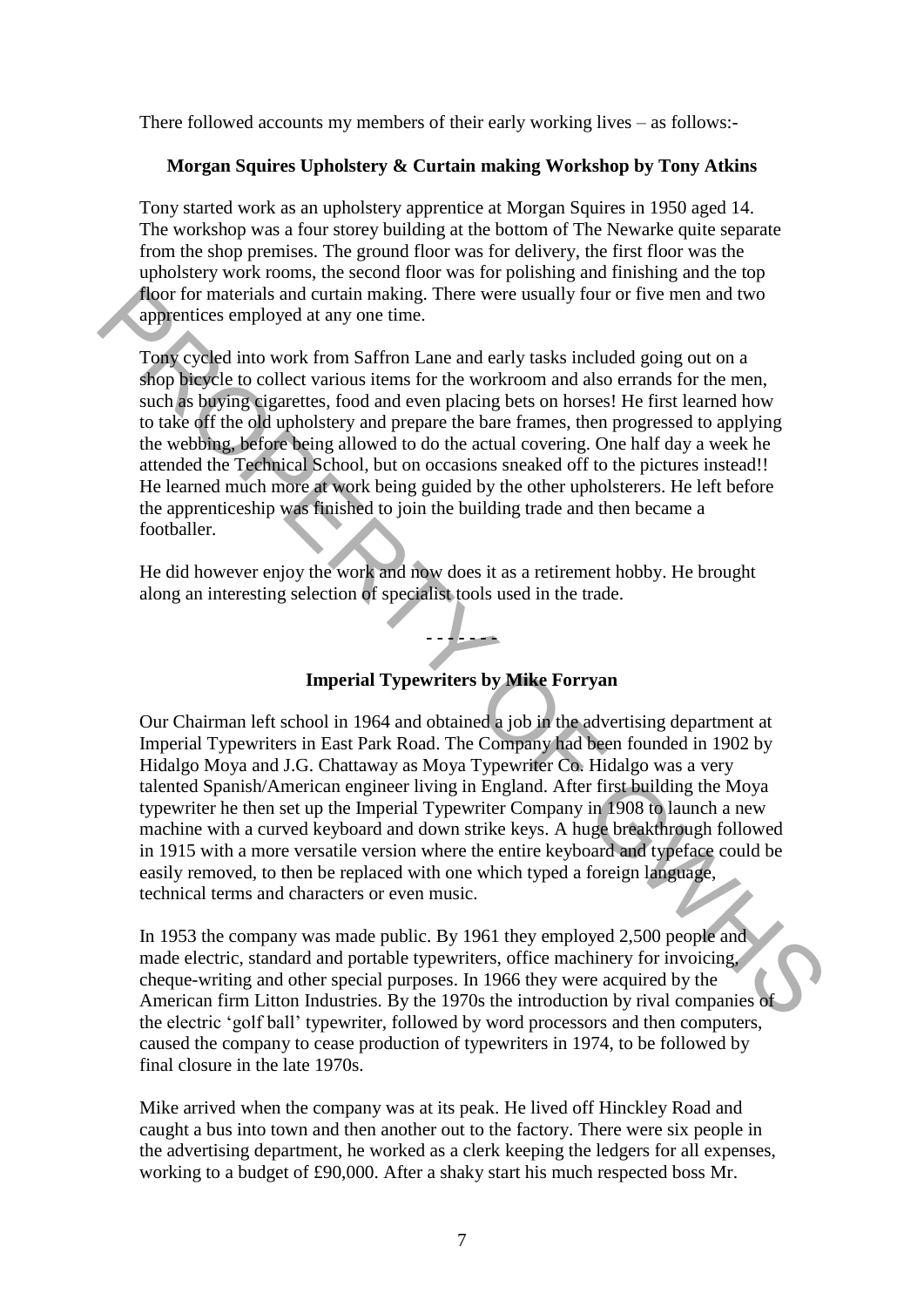Aylott, a stickler for accurate work and training, soon showed him how to balance his books. Mike told us this job really set him up as he also learned about advertising, printing, photography, artwork, publishing and design, and how to work to a budget. There was also a good social side with a hockey team and car treasure hunts to enjoy. However, the desire for change led him, after two years, to move to Birmingham Airport where EMG Shipping had an air department. Here his job as import clerk involved dealing with the paperwork as goods were cleared through customs.

# **Drury's the Builders by Colin Towell**

**- - - - - - -** 

Following a spell working for Leicester Temperance Building Society, Colin Towell moved in 1970 to work for Drury the builders at their Head Office at The Grange, Wigston Fields. This was very convenient as he lived in Kingston Avenue at the time and could walk to work and go home for lunch.

The firm were general builders completing private housing estates, local examples being Eastway Road and Dorset Avenue areas, plus part of the Meadows Estate and houses and bungalows on the north west side of Oadby Road. This aspect of the business was managed from Kettering. The architects department, a landscape department, turning old mine sites into green fields, parks and playing fields, and the council house building department were all based at The Grange.

Council estates were a big part of their work, locally houses around Holmden Avenue, Rolleston Road, West Avenue and Central Avenue were Drury"s and there were many other contracts with local councils in Hertfordshire, Bracknell and Nottingham as well as St. Marks and the West End Estates in Leicester. Colin worked in the cost accounts department working out profit and loss on the monthly valuations on these building contracts. All the figures were worked out manually, no machines were used. He remembers having to wrestle with Selective Employment Tax, which was introduced at this time and was not allowed for in the contract, but could be claimed back from the client, usually a local authority or council. On long contracts of over two years increases in National Insurance rates and rises in hourly wage rates could also be claimed. Another challenge was the change to decimalisation in 1974, but they were happy times in a family firm and he recalls the generous summer and Christmas parties and huge amount of whisky stacked up ready for distribution to sub contractors. A lovely workplace too, once the home of a notable Quaker, Thomas Burgess, and with graffiti in the attic left by prisoners of war. **Example 18 Society** Provides and the Builders by Colin Towell<br> **Example 18 Society.** Colin Towell<br>
moved in 1970 to work for Dray the builders at their Head Office at The Grange,<br>
moved in 1970 to work for Dray the builde

Things changed during the late 1970s and Drurys was bought by Francis Parker, then soon after, Parkers was bought by Quinroy. Both times Colin was made redundant but continued to work at the same desk for the new company. Quinroy had an office in Huddersfield and each week Colin would drive a director there in the bosses" Daimler 4.2 automatic or more often the "pool" Ford Cortina. The firm also owned a six seater Cesna and employed pilot to fly it. Twice he got to go on these journeys flying from Stoughton.

When Quinroy went into liquidation in 1980 there was no rescue this time and Colin then went to work for De Montfort Housing Association.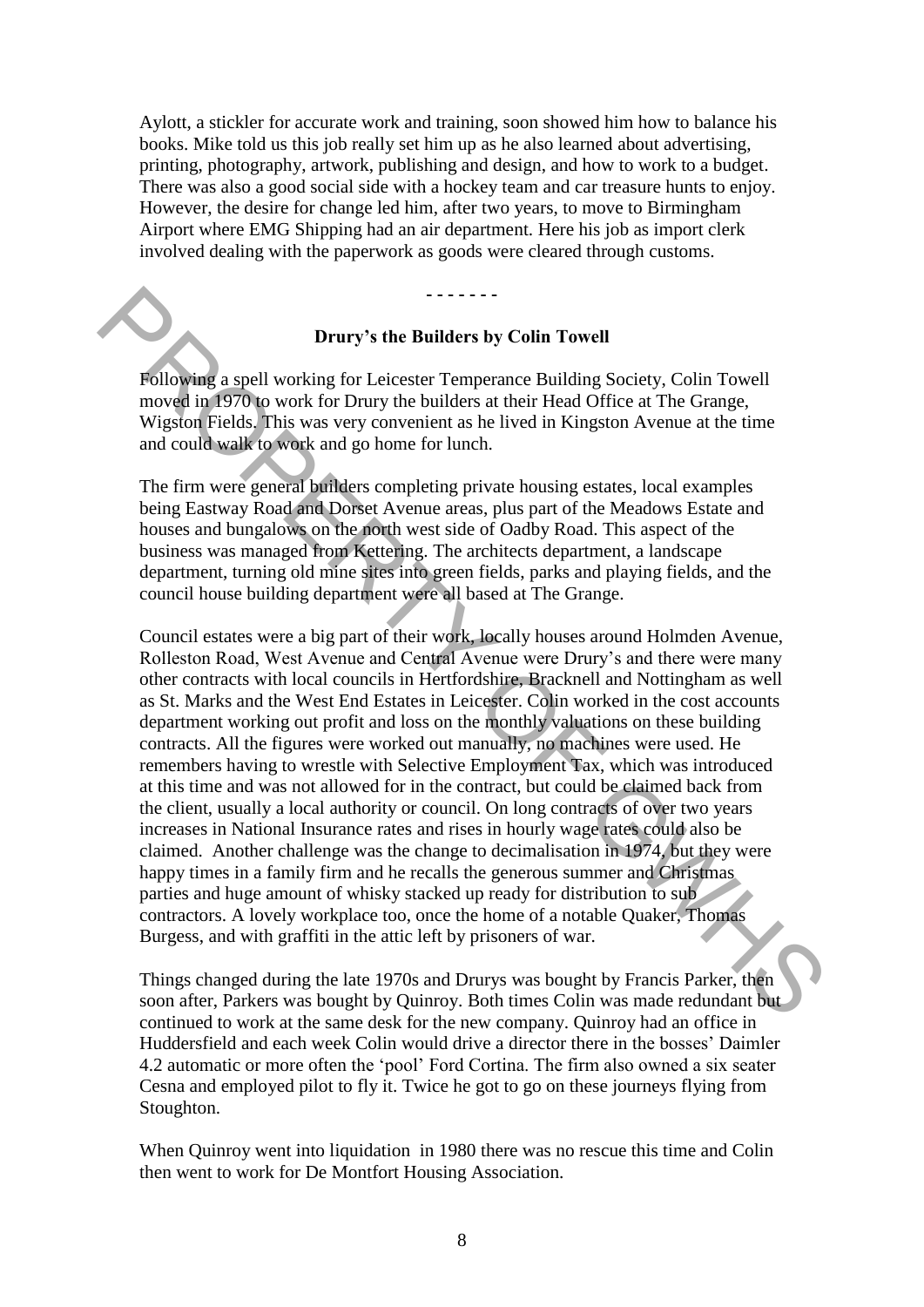#### **- - - - - - -**

#### **GREATER WIGSTON HISTORICAL SOCIETY ANNUAL ACCOUNTS**

# **Receipts Payments**  Opening Balances as at  $1/1/10$ : Lecture Fees 195.00 Current A/c 400.87 Bulletin & Programme 77.00 Deposit A/c 996.09 Room Hire (2010) 180.00 Unpresented chq 259.54- 1137.42 Christmas Meeting 40.47 Secretary's expenses 69.55 Subscriptions 556.00 Library Notice Bd .33 share 16.66 Collections/Donations 63.00 Visits this year 434.30 Christmas Meeting 68.00 Visit next year – deposit 25.00 Bank Interest ... 68 O & WBP Trust -donation 100.00 Sale of Books 18.00 Coach Tour, net 404.00 Closing Balances as at 31/12/10: Visits this year 526.00 Current A/c 943.37 Visit next year 120.00 Deposit A/c 996.77 Unpresented Chqs 185.02- 1755.12 **2893.10 2893.10 Correspond Area**<br>
Correspond Area (100,87<br>
2000 Depresented chq 259.54<br>
2010) Bandelin & Programme<br>
Deposit Area (996.09 Bulletin & Programme 195.00<br>
2010) IB0.00<br>
Universe Sources are a set allows the secretary's experi

# **Receipts and Payments for the year ending 31st December 2010**

# **NEW MEETING VENUE**

\* \* \* \* \* \* \* \* \* \* \* \* \* \* \* \* \* \* \* \* \* \* \* \* \* \* \* \* \* \* \* \* \* \* \* \* \* \* \* \* \* \* \* \* \* \*

Our new meeting room, used for the first time for the AGM, proved very good, but there is a problem with the acoustics. A number of members had difficulty hearing, something we have never encountered before. Be assured this is being looked into.

#### **LAUNDE ABBEY**

**- - - - - - -** 

HRH The Prince of Wales visited Launde Abbey recently to officially reopen it following major re-furbishment. Our Treasurer, Colin Towell, along with other members of staff had the opportunity to meet and talk to him during this visit. What a memorable day that must have been, well done Colin.

#### **BOOK LAUNCH**

On remembrance day last November Derek Seaton launched his latest book *This Gallant Steelback* at the Record Office. The book is a biography of William Ewart Boulter, the young man from Wigston who was awarded the VC during World War I.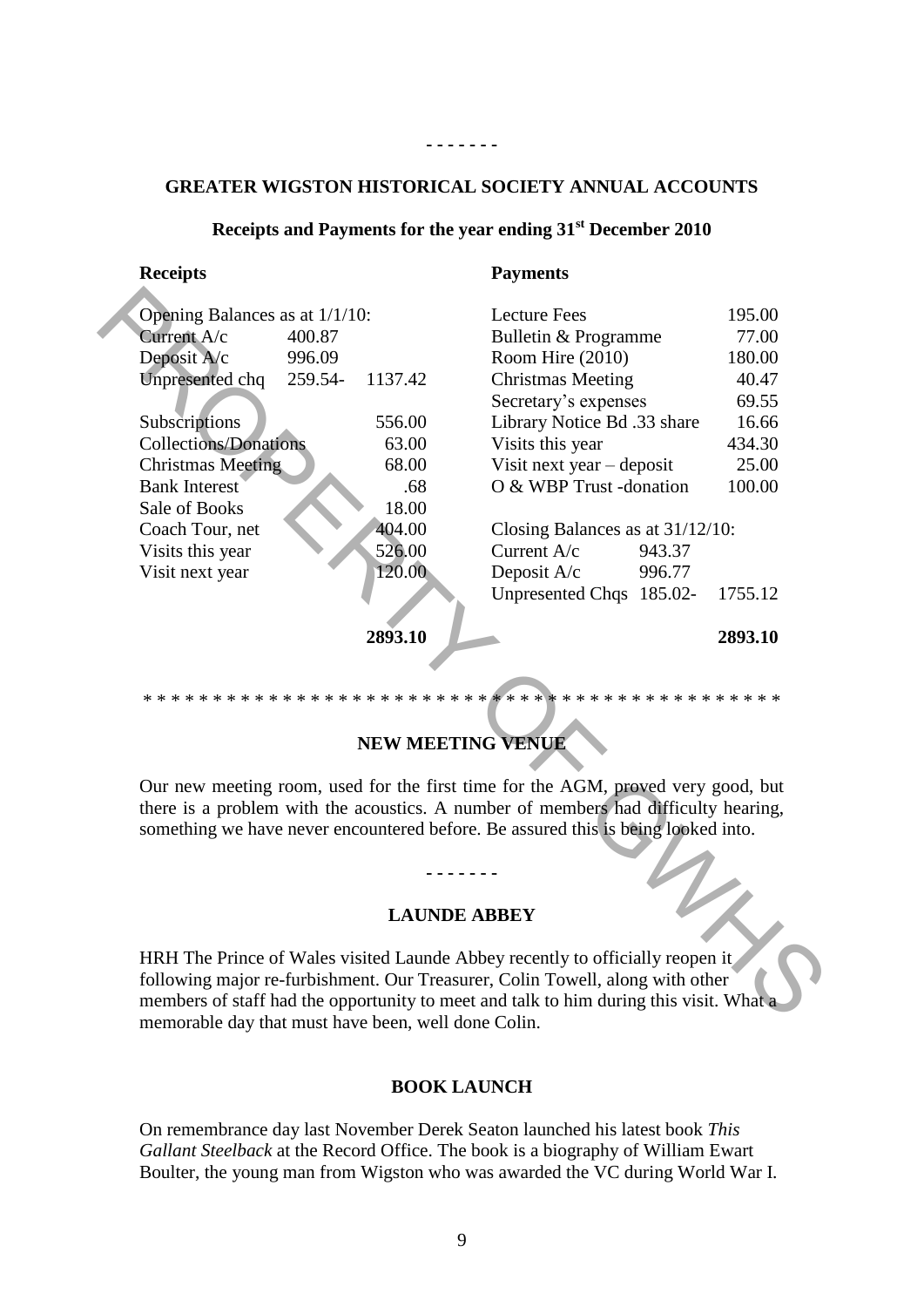The book tells his story in a most interesting and sympathetic way and is very generously illustrated, many of the images of people and places being connected to Wigston. It is available price £11. 00 from the Record Office, or Tricia (2880156) also has a few copies available.

\* \* \* \* \* \* \* \* \* \* \* \* \* \* \* \* \* \* \* \* \* \* \* \* \* \* \* \* \* \* \* \* \* \* \* \* \* \* \* \* \* \* \* \* \* \*

# **THE ARRIVAL OF LOCAL GOVERNMENT IN WIGSTON PART II**

# **SOME DETAILS OF THE 15 ELECTED COUNCILLORS**

This article is a follow-up to the one in Bulletin 88 and attempts to describe a little about the first councillors on the new Wigston Magna Urban District Council, (but not the Parish of East Wigston which maintained separate records). The information is taken from the 1891 census with three years added to the given ages to reflect how old they were in 1894 when the council was founded. Any changes in personal circumstances which occurred between 1891 and the next census in 1901 are then added. This is followed by some notes on the issues the councillors had to deal with in those early days (taken from the first Wigston Magna UDC Minute Book). **SOME DETAILS OF THE IS ELECTED COUNCILLIORS**<br>
This article is a follow-up to the one in Bulletin 88 and attempts to describe a little<br>
about the first councillors on the new Wigston Magna Urban District Council, thu not<br>

#### **St. Wolstan's Ward**

Thomas Henry Johnson, 78 Bull Head Street, farmer age 44, had a wife Elizabeth, 1 son and 2 daughters at home. All the family were born in Wigston. In 1901 a third previously absent daughter is listed and Elizabeth"s birthplace is given as Oadby. William Goodwin Forryan, 8 Bell Street, butchery assistant age 35, had a wife Louisa and 3 sons at home. WGF and the children were born in Wigston, Louisa was born in Wytham, Berks. By 1901 the address is 4 Bell Street & WGF is a butcher/shopkeeper/ farmer with 3 more sons and 1 daughter also born in Wigston.

John Snowden, 11/13 Bull Head Street, needle maker age 68, had a wife Lucy and 1 daughter at home. JS and the daughter were born in Wigston, Lucy was born in Ashley, Northants.

#### **Central Ward**

Hiram Abiff Owston, Bushloe House, Station Road, solicitor age 64, had a wife Ann, 1 son and 1 daughter at home. The children were born in Wigston, HAO was born in Snarestone and Ann was born in Braunstone. In 1901 a second previously absent daughter is listed.

Francis Hickling Freckingham, 16 Long Street, butcher age 27, had a wife Edith Helena, and 1 son at home. Edith Helena and the son were born in Wigston, FHF was born in Earl Shilton. By 1901 FHF is a butcher/grazier and another son and 2 daughters were at home.

John Walker, Cherry Street, grocer age 47, had a wife Emma and 1 daughter at home. Emma and the daughter were born in Leicester, JW was born in Arnesby. The family has not been found in 1901, it is believed they emigrated to South Africa and that JW died there in 1903.

#### **All Saints' Ward**

John Daykin Broughton, 88/90 Welford Road, Hosiery Manufacturer age 41, had a wife Ann, 3 sons and 4 daughters at home. All were born in Wigston. By 1901 the family had moved to Bull Head Street.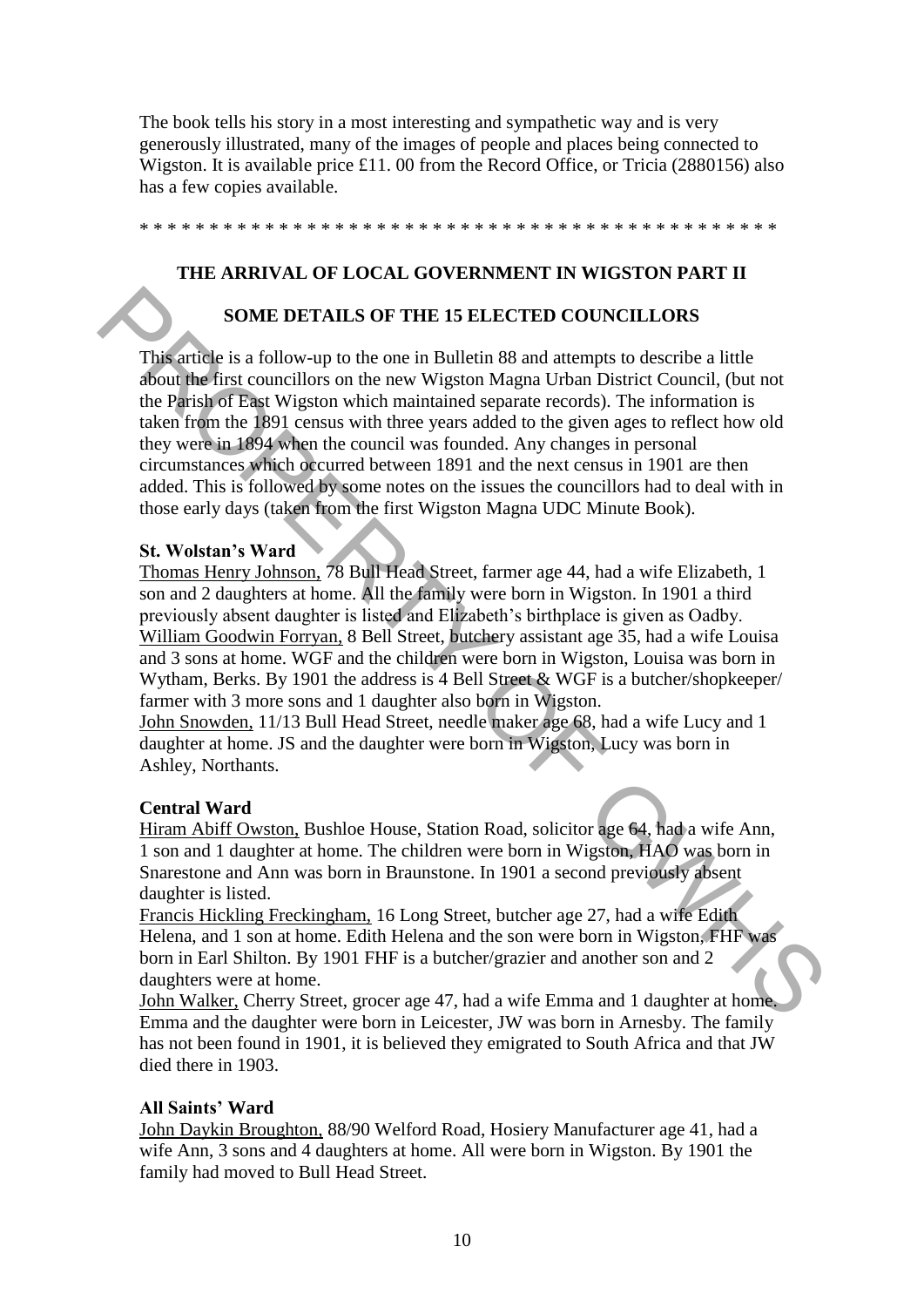John Cooper, 53/55 Long Street, maltster/grazier age 77, widower, 1 daughter and son-in-law at home. JC and daughter were born in Wigston, son-in-law James R Smith was born in Knighton. By 1901 JC had died but James and Esther Smith now with a son John were living at this address.

George Ross, 29 Moat Street, baker age 53, had a wife Stella, 2 sons and 3 daughters at home. The children were born in Leicester, GR was born in Littlethorpe and Stella was born in Bruntingthorpe. By 1901 GR had retired and the family had moved to 48 St. George Street, Leicester.

# **Fairfield Ward**

Orson Wright, 52 Blaby Road, builder age 40, had a wife Ada and 4 sons at home. Ada and the two older children were born in Leicester, the two younger ones in South Wigston. OW was born in Dunton Bassett. In 1901 OW is a builder/boot-shoe manuf/ hotel prop/hat-cap manuf, and a previously absent son is listed who was born in Leicester.

Henry James Barwick, Blaby Road, elementary schoolmaster age 38, was single, born in Leicester and his mother and a sister lived with him. By 1901 he was headmaster at the Board School, had moved to Inslow House, Saffron Lane, married Edith and had 1 son and 1 daughter at home. The children were born in South Wigston and Glen Parva, and Edith was born in Broughton Astley.

William Dunmore, Blaby Road, biscuit manufacturer age 45, had a wife Caroline and 1 son and 1 daughter at home. Caroline and the children were born in Leicester, WD was born in Market Harborough. By 1901 the family had moved to The Cedars, London Road, Leicester and his daughter, by then married, and son-in-law William Parker and their 3 children lived with them. William Parker born in Friskney, Lincs, was manager at the biscuit factory. **Fairfield Ward**<br> **Cosm Wright**, 52 Blaby Road, builder age 40, had a wife Ada and 4 sons at home<br>
Ada and the two obles children were born in Leicester, the two younger ones in South<br>
Migston (OW was born in Dunton Basse

#### **Bassett Ward**

Arthur Moulds, Blaby Road, leather merchant/boot factor age 64, had a wife Elizabeth and 1 son and 1 daughter at home. The children were born in Leicester, AM was born in Barwell and Elizabeth in Measham then in Derbyshire. By 1901 the family had moved to 23 Abingdon Road, Leicester.

John Bruce, Sherwood House, Orange Street, elastic web foreman age 45, had a wife Sarah Ann and 3 sons and 3 daughters at home. JB and the children were all born in Leicester, Sarah Ann was born in Wigston. By 1901 JB had remarried to Mary and had 2 more daughters. Mary was born in Peterborough and the two daughters in South Wigston.

Richard Henry Warren, Blaby Road, iron foundry manager and secretary age 34, had a wife Clara and 1 son at home. All three were born in Leicester. By 1901 the family had moved to Fernleigh House, Saffron Lane.

#### **SETTING UP THE NEWLY FORMED COUNCIL**

The council members agreed to meet fortnightly, and during the first three months of 1895 the structure of the new council was established. It was decided that the Clerk should be a solicitor, and the salary be £80. 00 per annum, and that the office of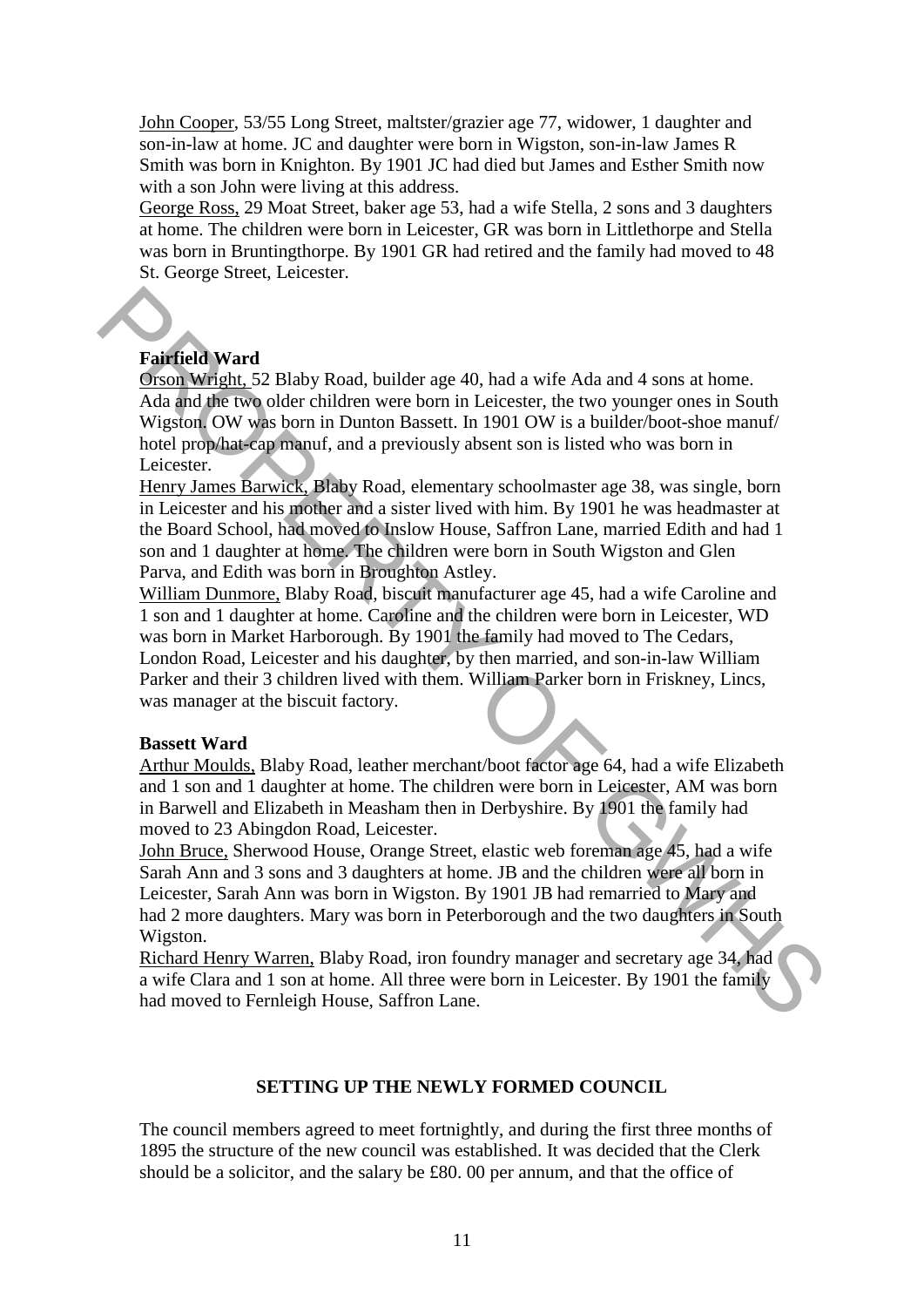Surveyor, Sanitary Inspector and Inspector of Nuisances should be combined with a salary of £150. 00 per annum. These two posts were advertised in the Leicester Daily Post and Advertiser. A sub committee was formed consisting of the Chairman, Vice Chairman, H.A. Owston, W. Dunmore and J. Snowden who were to reduce the applications to not more than five for each post, and then to submit them to the next full meeting.

Six applications were received for the post of clerk, five of which were whittled down by vote until Alfred Howard Burgess (a member of the family that had lived at The Grange for many years), was chosen, subject to his entering into an agreement on terms and termination, and made no extra claim if the Burial Board (which had been established in 1880 when the cemetery was opened, and of which he was already the Clerk) was merged with the council.

Seven applications were received for the Inspectorate, five of which were also whittled down by vote until William George J. Clark was chosen. His remuneration was broken down to £120. 00 for Inspector of Nuisances and £30. 00 for Surveyor.

It was decided that Mr. James Lawford, General Manager of the Leicestershire Banking Company Ltd., should be appointed Treasurer. Mr. Bodycote, Clerk to the Guardians of Lutterworth Union, was to be asked if Wigston could join the Association of Unions and secure the services of the Medical Officer. This was granted and Dr. John Andrew Turner of Queniborough Lodge was appointed for three years at £450. 00 per annum including travel, the cost to be shared by all councils in proportion to their ratable value. Dr. Turner reported on 2/4/1895 that during the quarter to 31/3/1895 there had been 6 cases of Diphtheria, 1 of Membraneous Croup, 7 of Scarlet Fever and 3 of Erysipelas. Total 17 notifiable diseases. Any order that Alfred Howard Burges (a member of the family that had lived at The Scane Condition, and made no extra claim if the Burial Board (which had been restablished in 1880 when the center claim if the Burial Board

Two people had tendered for the job of scavenging, Harry Posnett £150. 00 per annum for Wigston and Samuel Buckby £120. 00 per annum for South Wigston, these were accepted. Cleansing houses where notifiable diseases had occurred was one of the unpleasant duties this job entailed.

Mr. Heard was to be requested to continue the duties of Rate Collector and the Chairman and Vice Chairman were authorised to arrange remuneration with him, which was later settled at £50.00 per annum.

It was decided to form four permanent sub committees under the headings:

Finance: with Messrs: Cooper, Owston, Snowden, Warren and Wright. Sanitary: with Messrs: Barwick, Broughton, Bruce, Owston and Snowden. Highway, Sewerage, Watching and Lighting: with Messrs: Dunmore, Ross, Walker Warren and Wright. Farms and Sewage Works: with Messrs. Cooper, Forryan, Freckingham, Johnson and

Walker.

Three members were also chosen to represent the council on the Hospital Committee of Blaby Rural District Council, namely Messrs: Dunmore, Walker and Wright.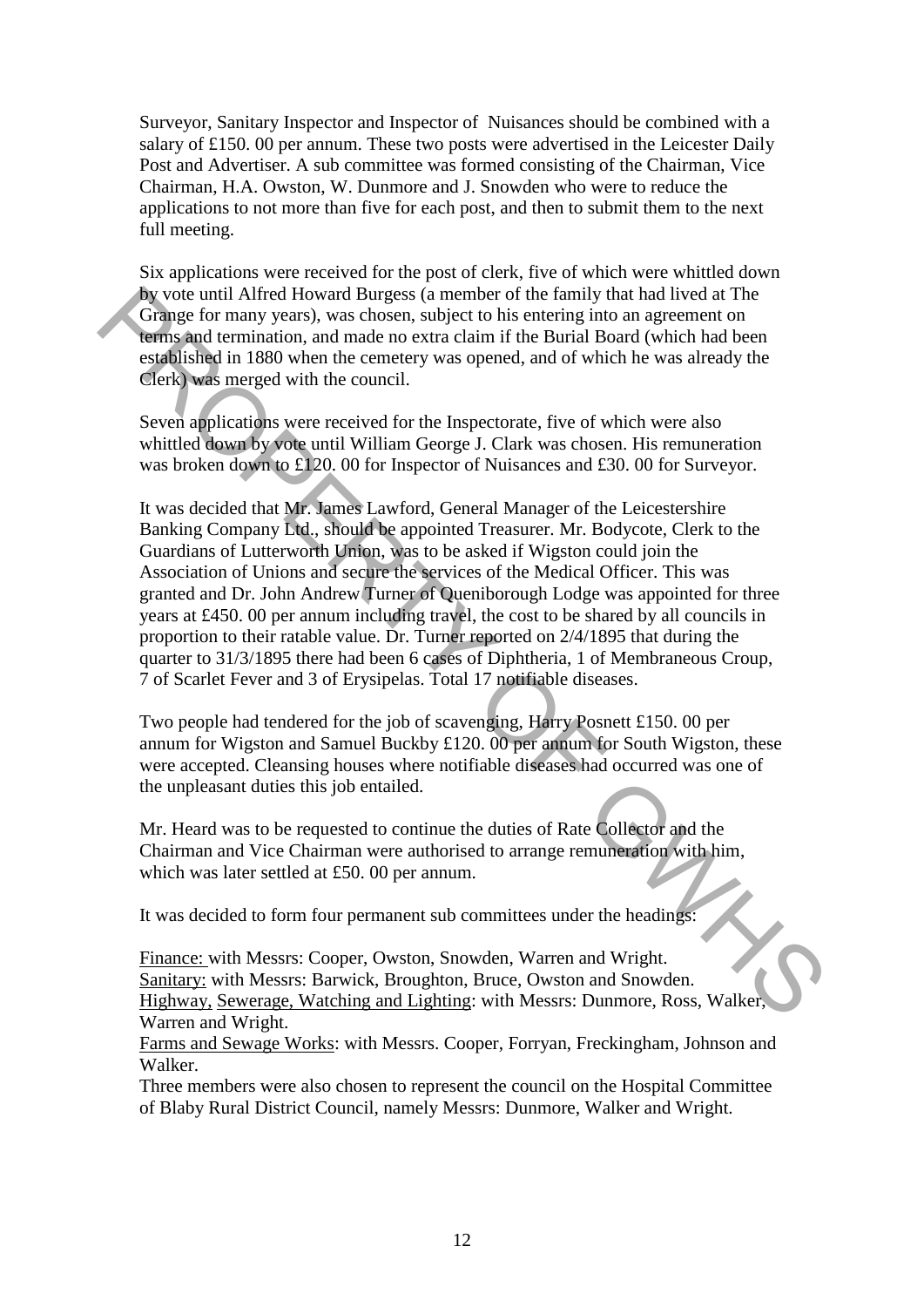It was moved that the Clerk be requested to prepare Bye Laws with regard to buildings, nuisances and other matters, and that the Surveyor be requested to report on the following subjects:

1) The condition of sewer and drains and safety to health when flushing.

2) Scavenging and cleansing the streets, footways and pavements, removal of refuse and providing receptacles for depositing rubbish.

3) Cleansing privies, water closets, ashpits and cesspools and the time of night it should be done.

4) Existence of offensive ditches especially between the two railway stations.

5) Any houses with insufficient water supply.

6) Any animals kept on premises which might be a health danger and any regulations necessary as to slaughterhouses.

7) Overcrowding in houses.

8) Any noxious trades such as boiling horse flesh, etc.

9) Any common lodging houses.

10) Present condition of the two sewage farms & suggestions for control and management.

11) State of roads in the district and prepare a plan distinguishing main from ordinary roads and the mileage.

12) Furnish in conjunction with the Clerk the estimate of probable expenses of the Council for the next twelve months.

H.A. Owston and the Clerk were authorised to obtain all plans relating to the district and the report on drainage from Mr. W. H. Simpson. Mr. Simpson responding that the plans would have to go to Blaby and Mr. Shires (Clerk to Blaby RDC) should be approached for them as Wigston was still officially a part of Blaby Sanitary District. A request was sent to Wigston Gas Company to enquire if the Council could have a special cheaper tariff for the gas for street lighting. It was agreed the Burial Board would be transferred to the Council on 1/6/1895 and Messrs. Bruce, Cooper, Johnson and Owston were elected on to the joint Cemetery Committee. A scheme was agreed for the joint operation of the Blaby Fever Hospital.

Other duties of the new council recorded in the minutes include making an arrangement with Leicester Corporation for the supply of water for the Fire Brigade and flushing purposes (drains). (The Brigade was actually paid by insurance companies and others at this time). Dealing with planning matters i.e. conversion of closets into water closets for properties in Station Street belonging to Mr. J.T. Biggs. A new house, workshop and premises on land at the junction of Countesthorpe Road and Orange Street owned by Orson Wright. A request from Rev. W.H. Pochin for permission to provide water closets at his property in Moat Street. Licensing matters i.e. a licence for the sale of petroleum held by Mr. William Whyatt, of 49, Bell Street, grocer, was renewed on condition he did not store more than 10 gallons. Highway maintenance i.e. the Council planned to "take over" Station Street, Glengate, Kirkdale Terrace, Manor Road, Clarkes Road and Cherry Street. should be done.<br>
4) Existence of offensive ditches especially between the two railway stations.<br>
4) Existence of offensive ditchest waver supply.<br>
6) Any animals kept on premises which might be a health danger and any reg

After a few weeks of meeting at Bell Street School the Council requested more space and a large table be made available, soon after they moved again to the Board School in Long Street, the present Record Office. They still held every third meeting at the Board School in South Wigston.